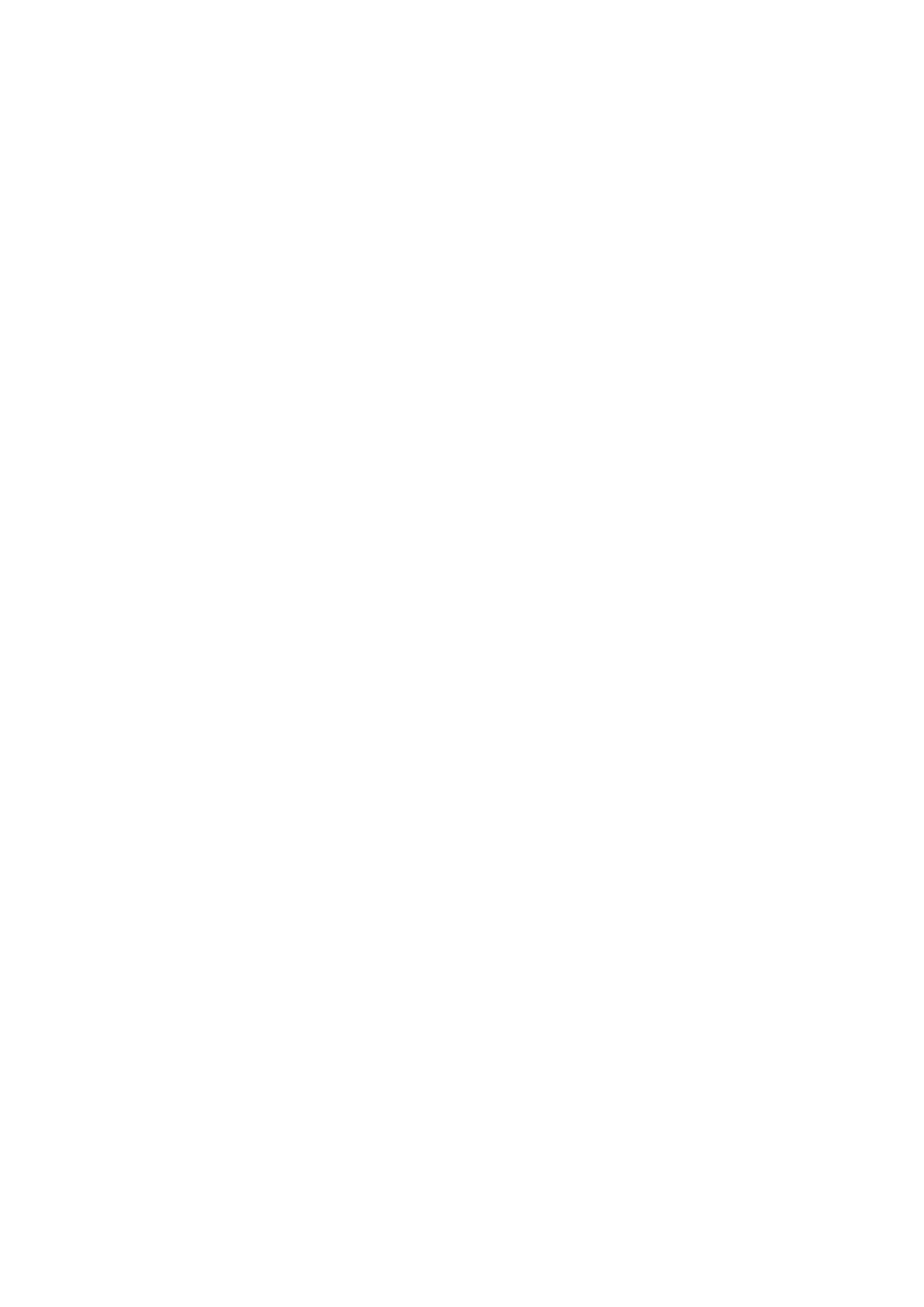

Ellan Vannin

## **CHURCH ACT 1987**

## **Index**

| <b>Section</b>              |                                                           | Page |
|-----------------------------|-----------------------------------------------------------|------|
|                             |                                                           |      |
|                             |                                                           |      |
| 3                           |                                                           |      |
|                             |                                                           |      |
| <b>SCHEDULE 1</b>           |                                                           |      |
|                             | MODIFICATIONS OF THE CHURCH REPRESENTATION RULES IN THEIR |      |
|                             | APPLICATION TO THE ISLE OF MAN                            | 9    |
| <b>SCHEDULE 2</b>           |                                                           | 22   |
| <b>ENDNOTES</b>             |                                                           |      |
| TABLE OF ENDNOTE REFERENCES |                                                           | 23   |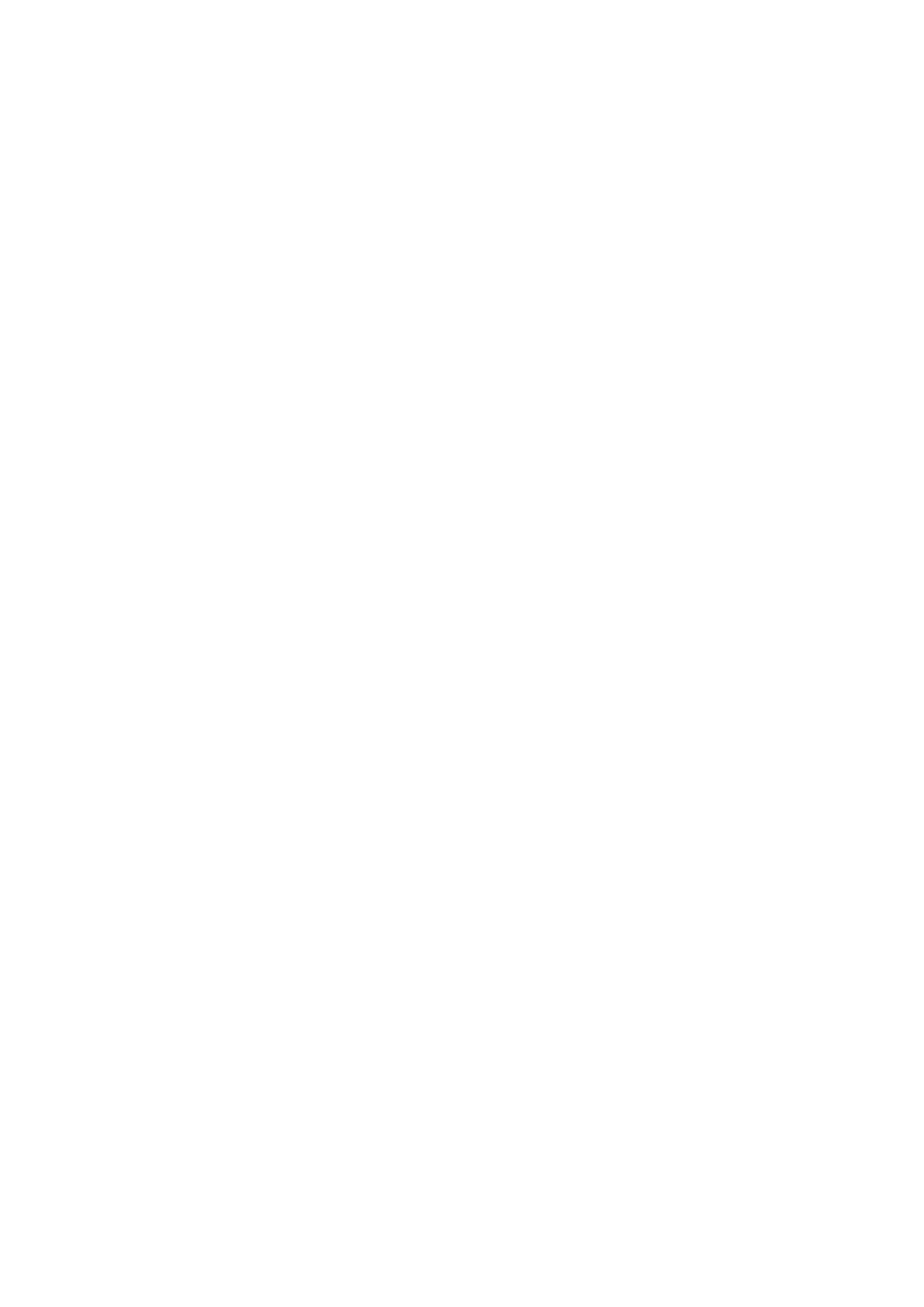

Ellan Vannin

## **CHURCH ACT 1987**

*Received Royal Assent: 14 December 1987 Passed: 15 December 1987 Commenced: See endnotes*

**AN ACT** to make new provision for the government of the Church of England in the Isle of Man in accordance with the Synodical Government Measure 1969; and for connected purposes.

## <span id="page-4-0"></span>**1 Extension of the 1969 Measure to the Isle of Man**<sup>1</sup> **[No 2]**

- (1) The provisions of the Synodical Government Measure 1969 (a Measure of the Church Assembly), other than those specified in section 9(4) thereof as extending to the Island, shall extend to the Island with the exceptions, adaptations and modifications mentioned in this section.
- (2) In section 4 (diocesan synods) of the Measure, the following provisions shall be omitted —
	- (a) in subsection (1), the words "and the transitional provisions contained in Schedule 4";
	- (b) in subsection (4), the words "bishop's council and";
	- (c) subsection (5);
	- (d) in subsection (6), the words from the beginning to "synods, and", and the words "or any such Canon or Regulation relating to that subsection"; and
	- (e) in subsection (7), the words from the beginning to "diocesan synod, and". **2**
- (3) Section 5 shall be omitted.**<sup>3</sup>**
- (4) [Repealed]**<sup>4</sup>**
- (5) In section 7 (Church Representation Rules) of the Measure
	- (a) in subsection (1) the words "and deanery" shall be omitted, and, at the end there shall be inserted —

"Provided also that no such resolution shall extend to the Isle of Man except in accordance with subsection (3)."; **5**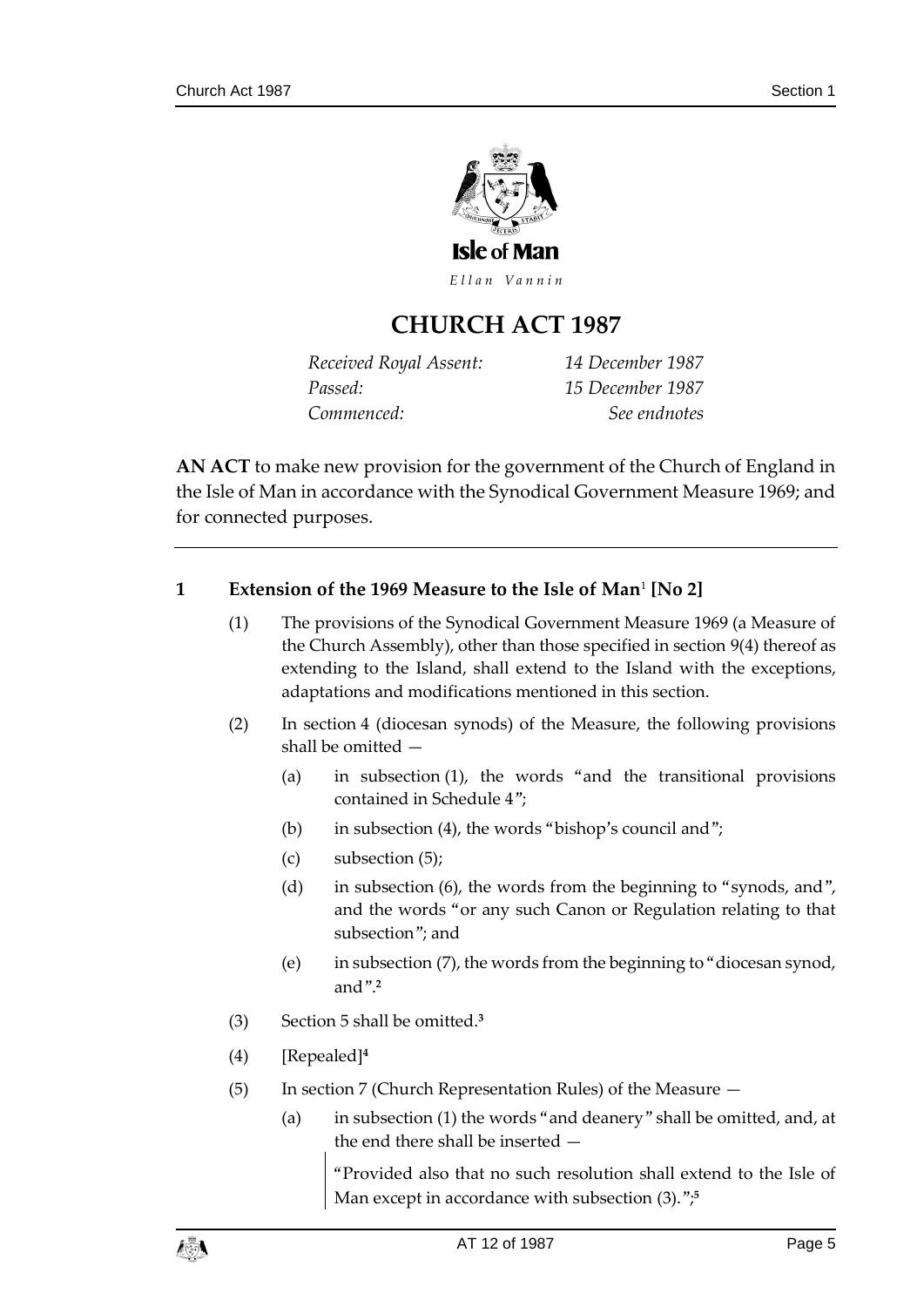and

- (b) for subsection (3) there shall be substituted  $-$
- "(3) The Sodor and Man Diocesan Synod may by resolution
	- (a) amend the said rules in their application to the Isle of Man; and
	- (b) provide for the extension to the Isle of Man of any resolution under subsection (1) with such exceptions, adaptations and modifications, and with effect from such date, as may be specified in the resolution under this subsection.
	- (4) The date specified in a resolution under subsection (3)(b) may be earlier than the date on which it is passed, but may not be earlier than the date on which the relevant resolution under subsection (1) came into operation in England.
	- (5) A copy of every resolution under subsection (3) shall be filed in the Public Record Office of the Isle of Man and in the diocesan registry of the diocese of Sodor and Man.". **6**
- (6) Section 8 (transitional provisions) of the Measure shall be omitted.
- (7) In section 9 (short title etc.) of the Measure, subsection (5) shall be omitted.
- (8) Schedule 1 shall have effect for the purpose of modifying Schedule 3 (Church Representation Rules) to the Measure in its application to the Island.
- (9) Except as provided by section 9(4) of the Measure, Schedule 4 (transitional provisions) to the Measure shall be omitted.
- (10) In this section "the Measure" means the Synodical Government Measure 1969.

## <span id="page-5-0"></span>**2 Decisions of Synod**

A certificate stating that at a meeting of the Sodor and Man Diocesan Synod —

- (a) the matter specified in the certificate was approved by the Synod, or
- (b) a resolution in the terms so specified was passed by the Synod,

signed by the Bishop or other person presiding at the meeting shall be conclusive evidence of the fact; and a certificate stating that fact and purporting to be so signed shall be deemed to be so signed unless the contrary is proved.

#### <span id="page-5-1"></span>**3 Application**

(1) [Repealed]**<sup>7</sup>**

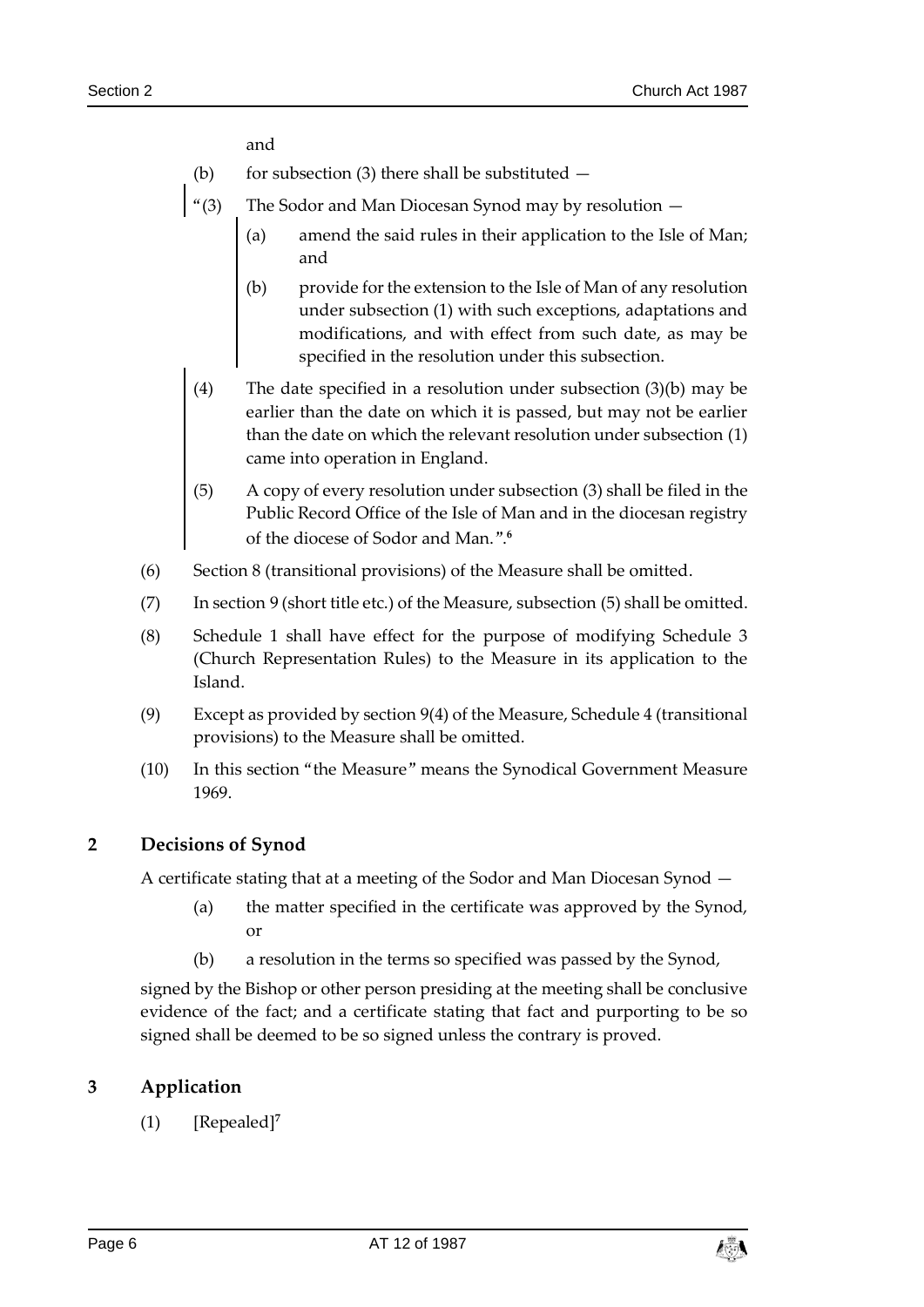- (2) Division 4 of Part 4 of the *Legislation Act 2015* (default savings and transitional provisions)applies to the provisions extended by section 1 in relation to —
	- (a) the enactments repealed by this section; and
	- (b) any provisions extended to the Island by any of those enactments;

as if the first-mentioned provisions were enactments substituted for repealed enactments by way of amendment, revision or consolidation.**<sup>8</sup>**

## <span id="page-6-0"></span>**4 Short title etc**

- (1) This Act may be cited as the Church Act 1987.
- (2) This Act shall come into operation on such day as the Bishop may by order appoint.**9**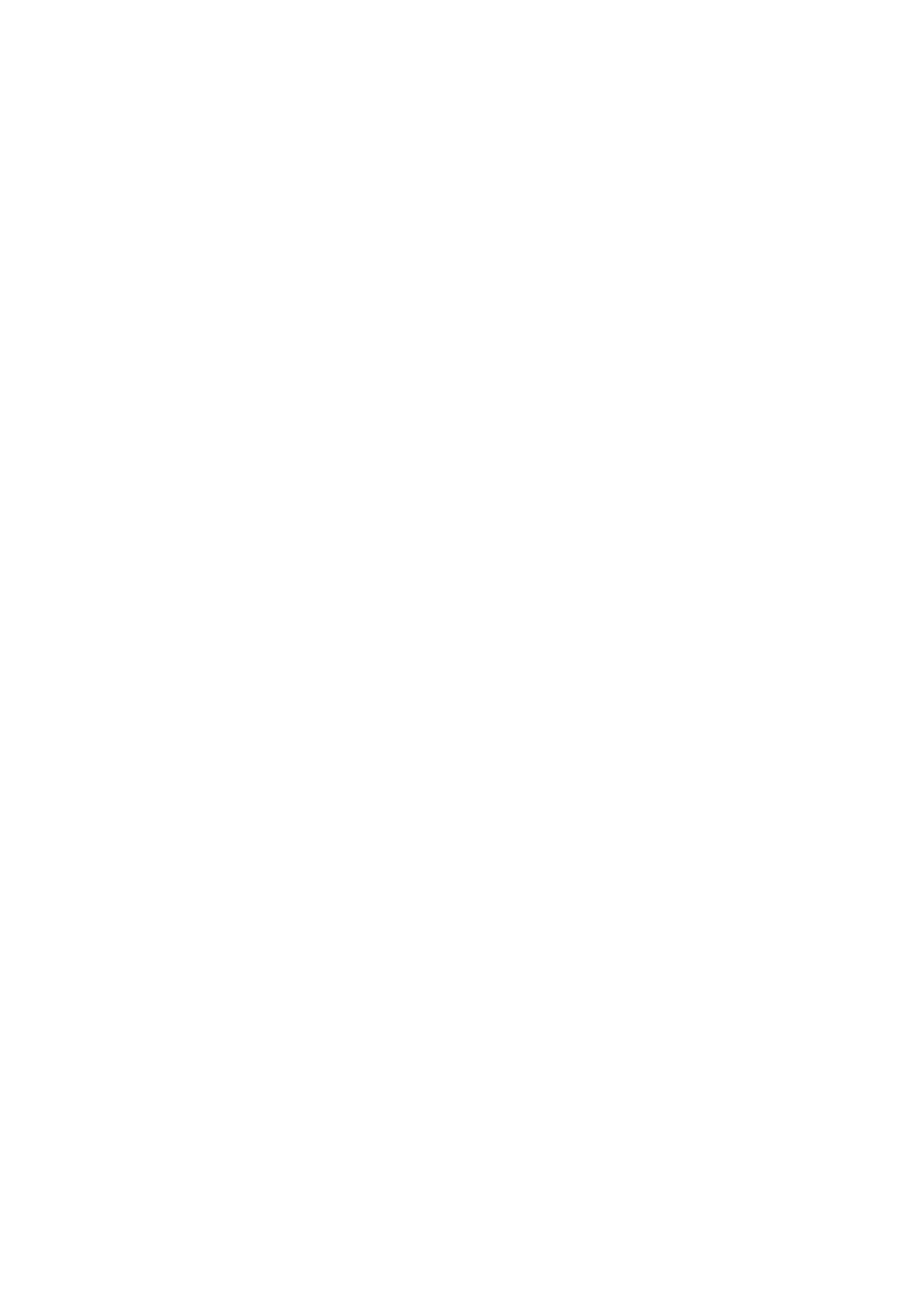## **SCHEDULE 1**<sup>10</sup>

## <span id="page-8-1"></span><span id="page-8-0"></span>**MODIFICATIONS OF THE CHURCH REPRESENTATION RULES IN THEIR APPLICATION TO THE ISLE OF MAN**

Section 1(8)

*Contents*

1. In the table of contents —

- (a) for "Rules 1 to 10" substitute  $\mathbf{C}$  Rules 1 to 9 $\mathbf{D}$ ;
- (b) for "Rules 11 to 13" substitute  $\mathbf{C}$  Rule 11 $\mathbf{E}$ ;
- (c) omit the entries relating to Part 3;
- (d) for "M36" substitute  $\mathbf{M}$  M34 $\mathbf{E}$ ;
- (e) for "M42" substitute  $\mathbf{C} \mathbf{M}$   $(41)$   $\mathbf{E}$ .

*Part 1 — Church electoral roll*

- 2. Omit rule  $1(6)(a)$  and (c).
- 3. Omit rule 10.

*Part 2 — Parish governance*

4. Omit rules 12 and 13.

*Part 3 — Deanery synod*

5. Omit Part 3 (rules 14 to 28).

*Part 4 — Diocesan synod*

- 6. In rule 30
	- (a) after sub-paragraph (a) insert "and";
	- (b) omit sub-paragraph (b).
- 7. For rules 31 and 32 substitute —

#### *«House of clergy*

31 (1) The ex officio members of the house of clergy of the diocesan synod are—

- (a) the Archdeacon of Man,
- (b) the Vicar General of the diocese (if in Holy Orders),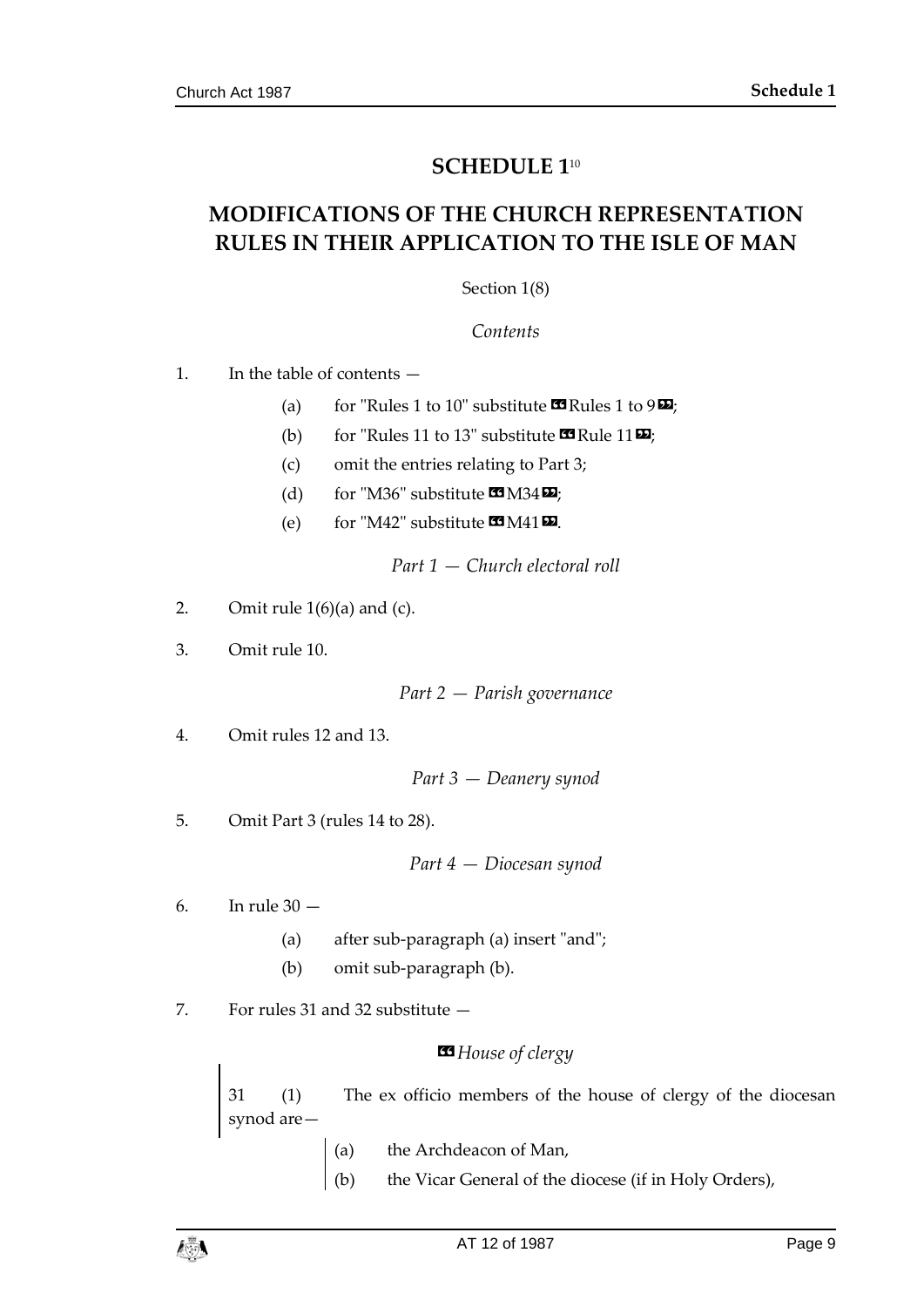- (c) the canons of the cathedral church of St German,
- (d) the proctor elected from the diocese to the Lower House of Convocation of the province, and
- (e) the chair of the diocesan advisory committee (if in Holy Orders).

(2) The other members of the house of clergy of the diocesan synod are every clerk in Holy Orders —

- (a) who is beneficed or licensed to officiate in the diocese,
- (b) who is nominated by the bishop under Rule 33,
- (c) who holds permission to officiate in the diocese and is elected in accordance with Rule 33A, or
- (d) who is made a member by virtue of a scheme under Rule 33C.

#### *House of laity*

32 (1) The ex officio members of the house of laity of the diocesan synod are—

- (a) the Vicar General of the diocese (if not in Holy Orders),
- (b) the person elected from the diocese as a member of the House of Laity of the General Synod, and
- (c) the chair of the diocesan advisory committee (if not in Holy Orders).

(2) The other members of the house of laity of the diocesan synod are  $-$ 

- (a) any lay person nominated by the bishop under Rule 33,
- (b) the parochial representatives of the laity elected to the synod in accordance with Rule 33B,
- (c) every deaconess and full-time lay worker who is licensed by the bishop to work in the diocese, and
- (d) any lay person who is made a member by virtue of a scheme under Rule 33C.
- 8. Omit rule 33(5).
- 9. After rule 33 insert —

#### $\blacksquare$  Election of certain members of the house of clergy

33A (1) A clerk referred to in Rule 31(2)(c) is elected, by and from the clerks in Holy Orders holding permission to officiate in the diocese, in such manner as the bishop may approve.

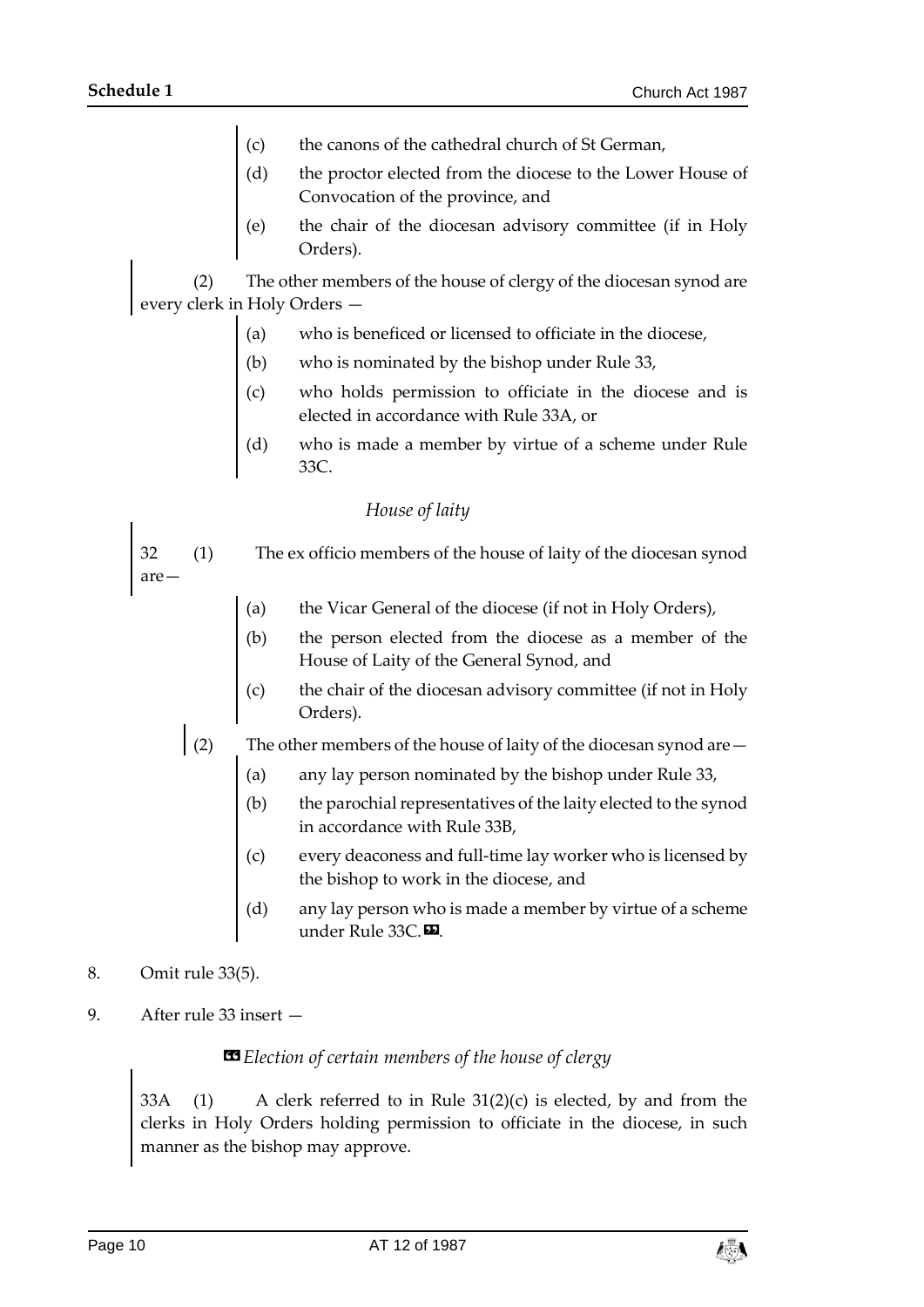(2) One clerk of that description is to be so elected for every ten (or part of ten) clerks of that description.

- (3) A clerk referred to in Rule  $31(2)(c)$ 
	- (a) is elected in 2021 and every third year thereafter, and
	- holds office for a term of three years beginning with 1 September following the date when the election takes place.

#### *Election of parochial representatives of the laity*

- 33B (1) The parochial representatives of the laity on the diocesan synod
	- are elected in 2021 and every third year thereafter by the annual meeting of each parish in the diocese, and
	- (b) hold office for a term of three years beginning with 1 September following the date of their election.

(2) The diocesan synod must by resolution determine the numbers to be so elected from the several parishes, and those numbers must be related to the number of names on the roll of each parish as at the date of the annual meeting at which the election takes place.

(3) A resolution under paragraph (2) does not have effect in relation to an election unless it is passed before 1 January in the year in which the election takes place.

(4) The secretary of the diocesan synod must notify the secretary of each PCC of a resolution under paragraph (2) as soon as may be after it is passed.

#### *Scheme for representation of mission initiatives*

33C (1) Where a bishop's mission order is in force, the standing committee may make a scheme to provide for the representation on the diocesan synod of such of the persons to whom the order relates as are specified in or under the scheme.

(2) The standing committee, in making a scheme under this rule, must have regard to—

- (a) the need to make due provision for the representation of the worshipping community involved in the mission initiative, and
- (b) the governance of the initiative (which may, for example, take the form of a charitable body of some kind).

(3) A scheme under this rule does not have effect unless it is approved by the diocesan synod. $\mathbf{E}$ .

- 10. Omit rules 34 to 43.
- 11. (1) In rule 44(2)(h), omit "bishop's council and".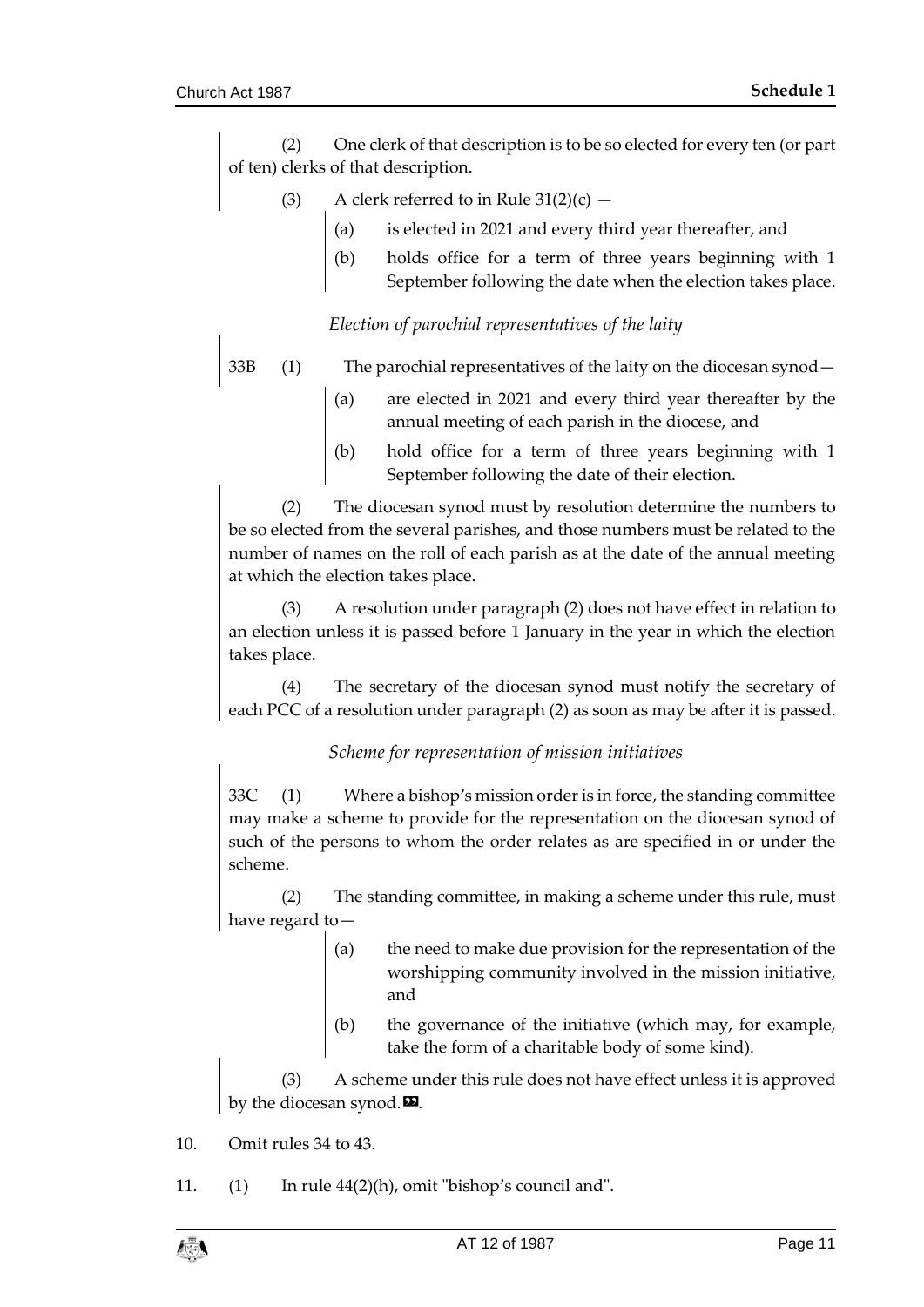- (2) Omit rule 44(6).
- (3) After rule  $44(7)$  insert  $-$

 $\text{17A}$  The secretary of the diocesan synod is the diocesan electoral registration officer. $\mathbf{D}$ .

12. For rule 45 substitute —

### *«Casual vacancies*

45 (1) A casual vacancy among the parochial representatives elected to the diocesan synod must be filled as soon as practicable after the vacancy occurs.

(2) Where the annual meeting is not due to be held within the two months following the occurrence of the vacancy, the vacancy must be filled by the election by the PCC of a person who is qualified to be elected as a parochial representative.

(3) The secretary of the PCC must notify the secretary of the diocesan synod of —

- (a) the election of a parochial representative of the laity to fill a casual vacancy on the synod, and
- (b) the name, address and email address (if any) of the representative so elected.<sup>D</sup>

*Part 5 — House of Laity of the General Synod*

13. For rule 49 substitute —

## *«Numbers*

49. One member of the House of Laity shall be elected by the diocesan electors of the diocese of Sodor and Man.<sup>D</sup>

14. (1) In rule 50(1)(b), for "one of the fourth, fifth and sixth conditions" substitute **E** either the fourth or the fifth condition **E**.

(2) In rule 50(5), for the words from "on the relevant day" onwards substitute **E** on the relevant day on the roll of a parish in the diocese  $\mathbf{E}$ .

- (3) Omit rule 50(6).
- (4) In rule 50(7), for "sixth" substitute  $\mathbf{\mathcal{F}}$  fifth  $\mathbf{\Sigma}$ .
- (5) Omit rule 50(9) and (11).
- 15. For rule 51 substitute —

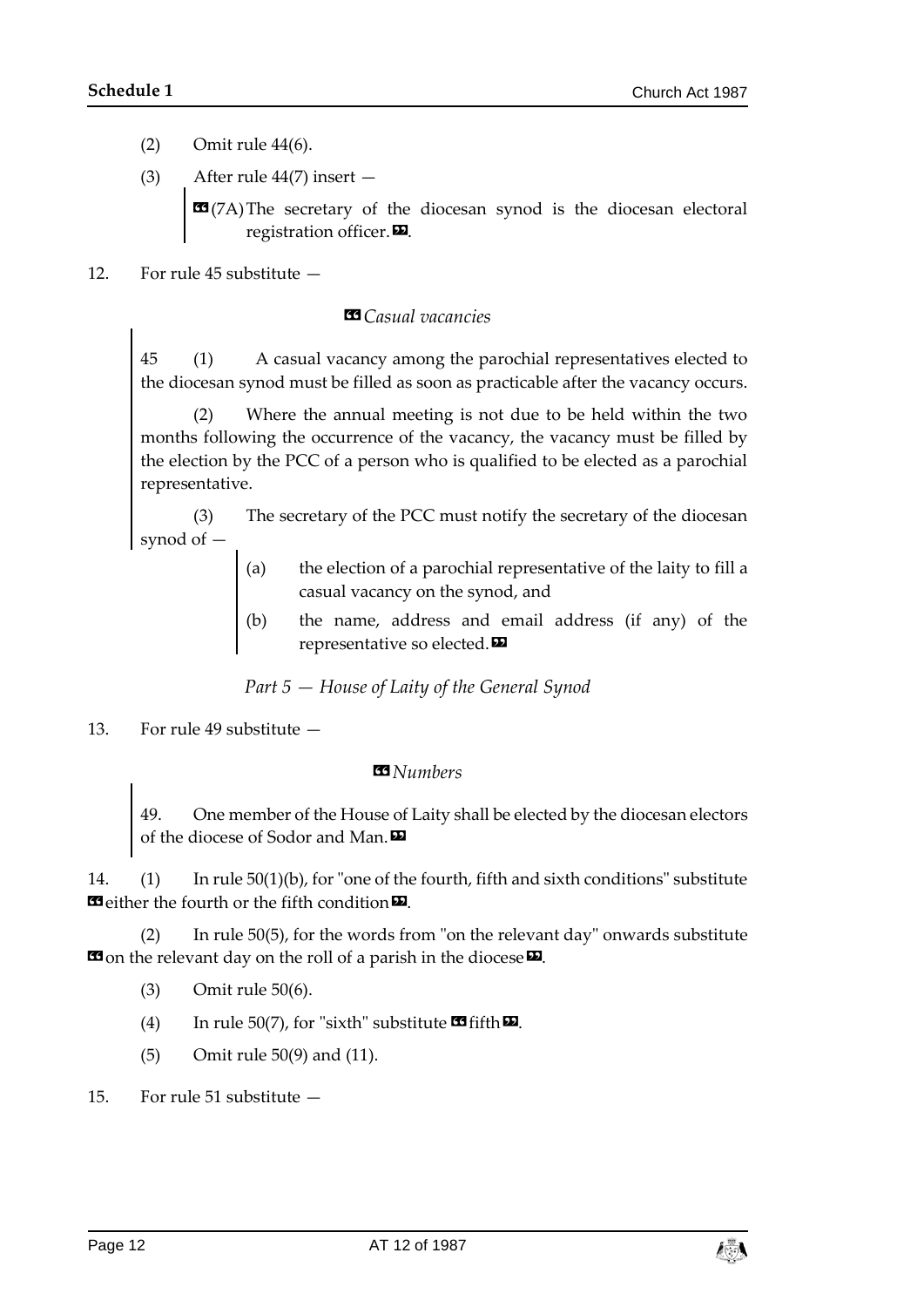#### *«Electoral areas*

51. The diocese of Sodor and Man is an electoral area for the purposes of elections to the House of Laity. $\mathbf{D}$ 

- 16. (1) In rule 53(1), omit the words from "or, where" to "area of the diocese".
	- (2) After rule 53(5) insert
		- **(6) In relation to an election of a representative of the diocese of Sodor** and Man the rules have effect subject to whatever modifications are necessary.
- 17. (1) For rule  $54(2)$  substitute  $-$ 
	- **EG(2)** In the diocese of Sodor and Man, the diocesan electors are the members of the house of laity of the diocesan synod, apart from a lay member of a religious community with separate representation in the General Synod under rule 46(1)(c).
	- (2A) The diocesan electoral registration officer must record in a register (the "register of lay electors") the name and address of each of the members of the house of laity of the diocesan synod referred to in paragraph (1).
	- (2B) Where the diocesan electoral registration officer has been provided with an email address for a member of the house of laity, the address recorded for that member in the register must include that email address.<sup>D.</sup>
	- (2) Omit rule 54(3) and (5) to (7).
- 18. After rule 56(5) insert
	- **(6) In relation to an election of a representative of the diocese of Sodor** and Man the rules have effect subject to whatever modifications are necessary.

Part 
$$
6 -
$$
 *Appeals*

- 19. (1) In rule 57(1), (2) and (3), omit "clerical or".
	- (2) For rule 57(5) substitute
		- **(5) Notice of an appeal under this Rule must be given to the secretary** of the diocesan synod. $\mathbf{D}$ .
	- (3) Omit rule 57(6) and (7).

(4) In rule  $57(8)$ (c), omit "clerical or", and for "Rule  $39(6)$ " substitute  $\blacksquare$  Rule  $54(9)$   $\Sigma$ .

- 20. (1) In rule 58(3), omit "clerical or".
	- (2) In rule 58(6), omit "or deanery".

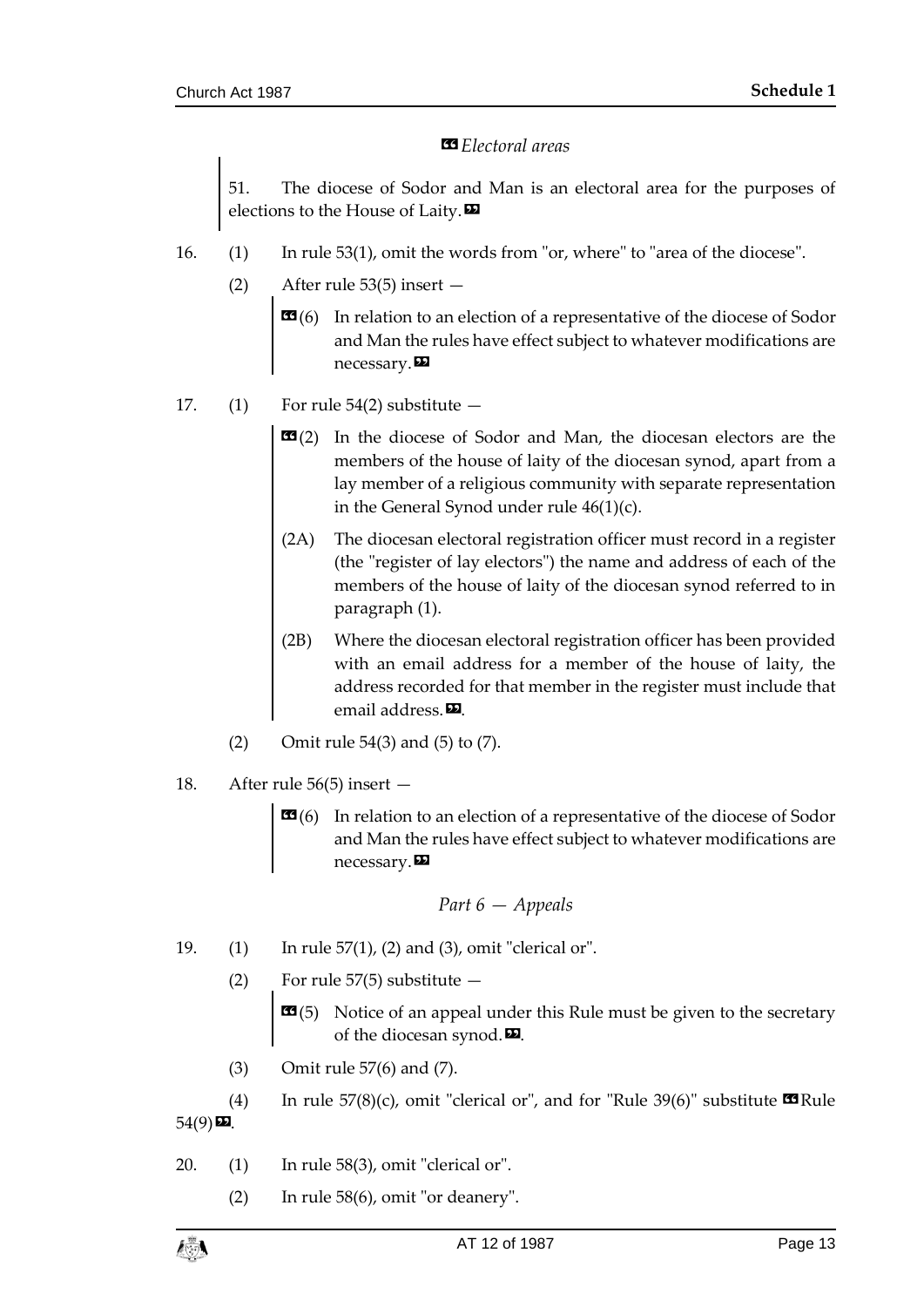- (3) For rule 58(8) substitute
	- **Notice of an appeal under this Rule must be given to the secretary** of the diocesan synod.<sup>DD</sup>
- (4) Omit rule 58(9).

(5) In rule 58(13), for "section 5A of the Churchwardens Measure 2001" substitute **<sup>11</sup>** section 7A of the *Churchwardens Measure* (Isle of Man) 2013<sup>D</sup>.

#### 21. After rule 59(5) insert —

 **(6) In relation to an appeal relating to an election of a representative of** the diocese of Sodor and Man the rules have effect subject to whatever modifications are necessary. $\boldsymbol{\mathsf{\Xi}}$ 

22. In the heading to rule 60, and in rule 60(1), (2), (3), (4) and (5)(a), omit "bishop's council and".

Part 
$$
7 - Disqualification etc.
$$

- 23. (1) Omit rule 62(3).
	- (2) For rule  $62(4)$  substitute  $-$ 
		- **(4) A person is disqualified for being a member of a PCC if he or she is** disqualified for being a charity trustee under section 25 of the *Charities Registration and Regulation Act 2019*, unless the disqualification is the subject of a waiver which permits him or her to be a member of a PCC or a trustee of an ecclesiastical charity (within the meaning of Schedule 3 to the *Church Act 1992*).

(3) In rule 62(6), for "section 2 of the Churchwardens Measure 2001" substitute Solution 5 of the *Churchwardens Measure* (*Isle of Man*) 2013<sup>D</sup>.

- 24. Omit rule 63.
- 25. (1) For rule  $64(1)$  substitute  $-$ 
	- **(1) The seat of a clerical member of the diocesan synod who is a** member under sub-paragraph (a), (b), (c) or (d) of Rule 31(2) is vacated if the member ceases to be eligible for membership under that sub-paragraph and is not eligible for membership under another sub-paragraph of Rule  $31(2)$ .
	- (2) Omit rule 64(2).
	- (3) For rule  $64(3)$  substitute  $-$

 $\mathbf{G}$ (3) The seat of a lay member of the diocesan synod is vacated in each of the following three cases.

(4) In rule 64(4), for sub-paragraphs (a) and (b) substitute  $-$ 

 $\mathbf{G}(a)$  was elected as a parochial representative of the laity, but

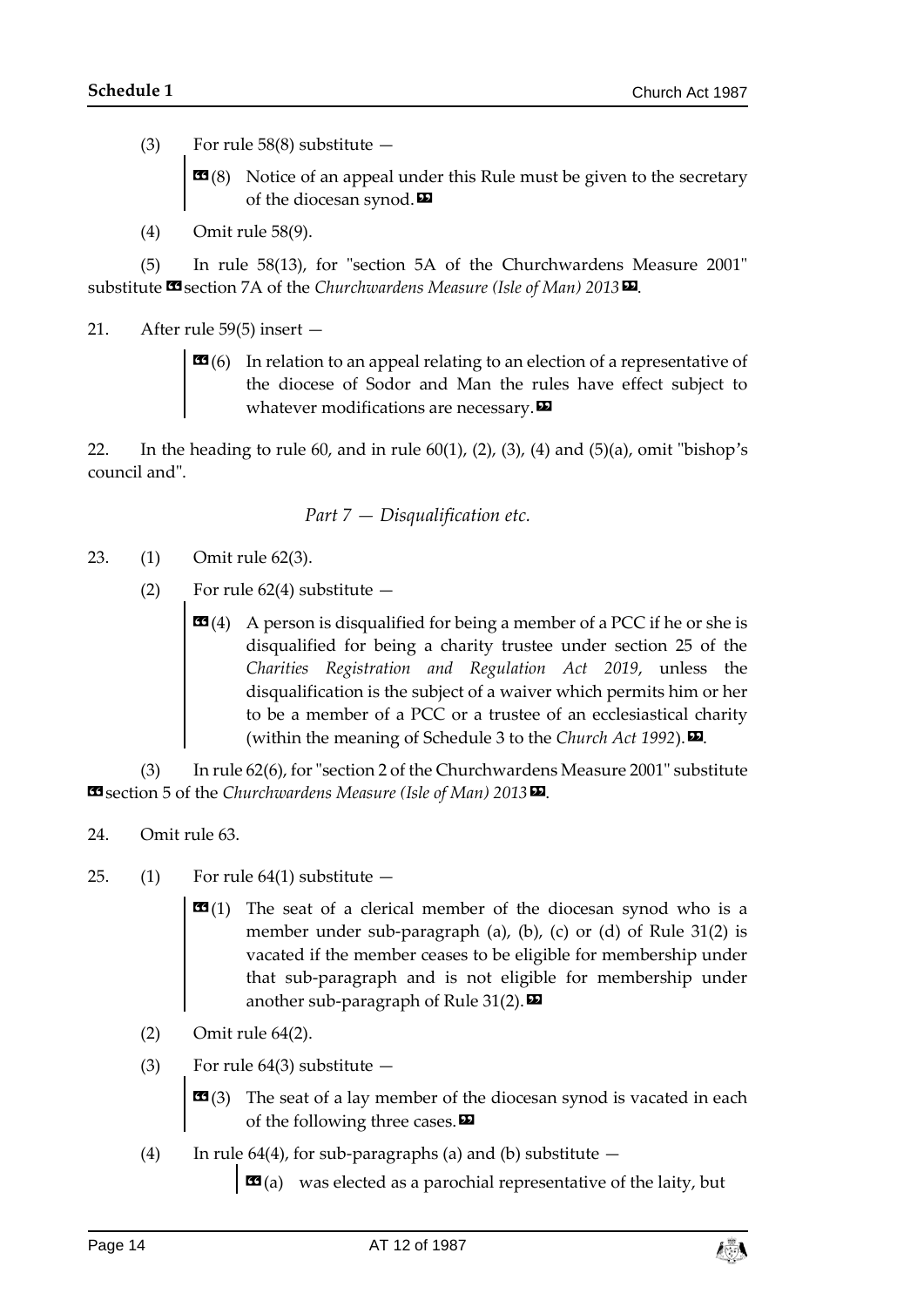- (b) ceases to have his or her name on the roll of the parish by which he or she was elected.<sup>DD</sup>
- (5) Omit rule 64(5) and (6).

(6) In rule 64(7), for "fourth" substitute  $\mathbf{\Omega}$  second  $\mathbf{\Omega}$ , and for sub-paragraph (a) substitute —

> **became a representative under a scheme under Rule 33C** (mission initiative), but $\boldsymbol{\mathsf{\Xi}}$ .

- (7) In rule 64(8), for "fifth" substitute  $\mathbf{\mathcal{F}}$  third  $\mathbf{\mathcal{F}}$ .
- (8) In rule 64(9), for sub-paragraphs (a) and (b) substitute  $$ 
	- **the member's name is entered on the roll of a parish in the** diocese, or the leader of a mission initiative in the diocese declares the member to be part of the worshipping community involved in the initiative, and
	- (b) before the vacancy arises, the lay members of the standing committee resolve that the member's seat is not to be vacated.<sup>99</sup>
- (9) In rule 64(10), omit "bishop's council and".
- 26. (1) In rule 65(1), for "five" substitute  $\mathbf{\Omega}$  three  $\mathbf{\Sigma}$ .
	- (2) In rule  $65(2)(a)$ , for "Rule  $50(5)(a)$ " substitute **39** Rule  $50(5)$  **D**.
	- (3) Omit rule 65(3) and (4).
	- (4) In rule 65(5), for "fourth" substitute  $\mathbf{\Omega}$  second  $\mathbf{\Omega}$
	- (5) In rule 65(6), for "fifth" substitute  $\mathbf{F}$ "third  $\mathbf{F}$ .
	- (6) In rule 65(7) and (8), omit "bishop's council and".
- 27.  $(1)$  In rule  $68(1)(a)$ ,  $(2)(a)$  and  $(3)$ , omit "a deanery synod,".
	- (2) In rule  $68(2)$ , for "1933" substitute **1946** (an Act of Tynwald)  $\boldsymbol{\mathsf{E}}$ .

28. (1) In rule 69(1), omit "a deanery synod," and for "1933" substitute  $\mathbb{S}^2$ 1966 (an Act of Tynwald) $\mathbf{E}$ .

(2) In rule  $69(2)$ , for "a local authority or the police" substitute  $\alpha$  a Department or the Chief Constable<sup>D</sup>.

29. (1) In rule 70(2), for the words from "president" onwards substitute  $\blacksquare$  Vicar  $General$ 

- (2) In rule 70(3), for "president of tribunals" substitute  $\mathbf{\mathfrak{B}}$  Vicar General  $\mathbf{\Sigma}$ .
- 30. (1) In rule 71(1), at the appropriate places insert  $-$

**ES** "the Chief Constable" means the Chief Constable of the Isle of Man;  $\mathbf{E}$ **EDEPARTMENT ISSUES IN THE USE OF MAN GOVERNMENT:**  $\mathbf{D}$ .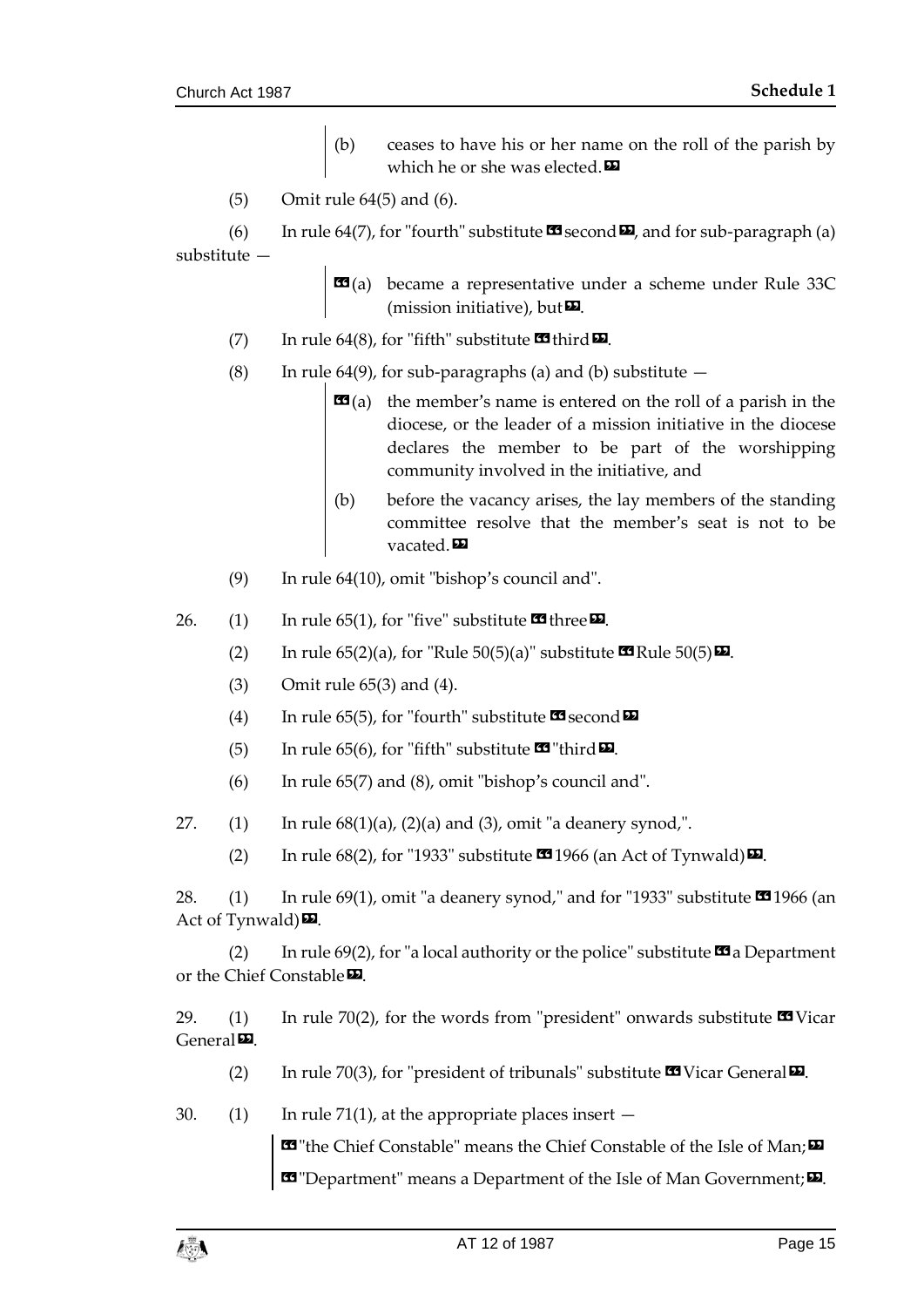(2) In rule 71(2), for "1933" substitute  $\mathbf{\Omega}$  1966 (an Act of Tynwald)  $\mathbf{\Omega}$ .

*Part 8 — Miscellaneous*

31. In rule 72(b), after "issue" insert  $\mathbf{\Omega}$  (so far as applicable to the Isle of Man) $\mathbf{\Omega}$ .

32. (1) In rule 74(3), for "the presiding officer is directed to hold a fresh election" substitute  $\mathbf{G}$  a direction is given that a fresh election be held  $\mathbf{D}$ .

(2) Omit rule 74(4).

33. Omit rule 78(9).

34. Omit rule 79(8) and (9).

35. (1) In rule 80(2), for "chancellor" substitute  $\mathbf{\mathfrak{B}}$  Vicar General  $\mathbf{\Sigma}$ .

(2) In rule 80(3), for "rural dean" substitute  $\mathbf{\Omega}$  archdeacon  $\mathbf{\Sigma}$ .

- (3) Omit rule 80(4).
- 36. (1) For rule  $82(1)$  substitute  $-$

 $\Box$   $(1)$  In these Rules, "parish" means an ecclesiastical parish.  $\Box$ 

(2) In rule 82(2), omit "or deanery" (in each place) and "bishop's council and".

37. (1) In rule 83(1)(a), omit ", in the case of a conventional district, the curate in charge, or".

- (2) In rule  $83(1)(b)$ , omit "or order".
- (3) Omit rule 83(6), (7) and (8).
- 38. (1) In rule 84(1)
	- (a) omit the definition of "lay chair";
	- (b) in the definition of "mission initiative", for "Part 7 of the Mission and Pastoral Measure 2011" substitute **II** Schedule 6A to the *Mission and Pastoral Measure (Isle of Man) 2012*»;
	- (c) for the definition of "register of clerical electors" and "register of lay electors" substitute —

 $\text{I}$  "register of lay electors" has the meaning given in Rule 54(2A);  $\text{I}$ 

(d) at the end insert —

**ED** "standing committee" (except in Rules M25 and M31) means the standing committee of the diocesan synod.

- (2) After rule 84(3) insert
	- **A reference in these Rules to a Rule, a Measure or a provision of a** Measure that extends to the Isle of Man is a reference to that Rule, Measure or provision as it has effect in the Isle of Man. $\boldsymbol{\mathsf{E}}$

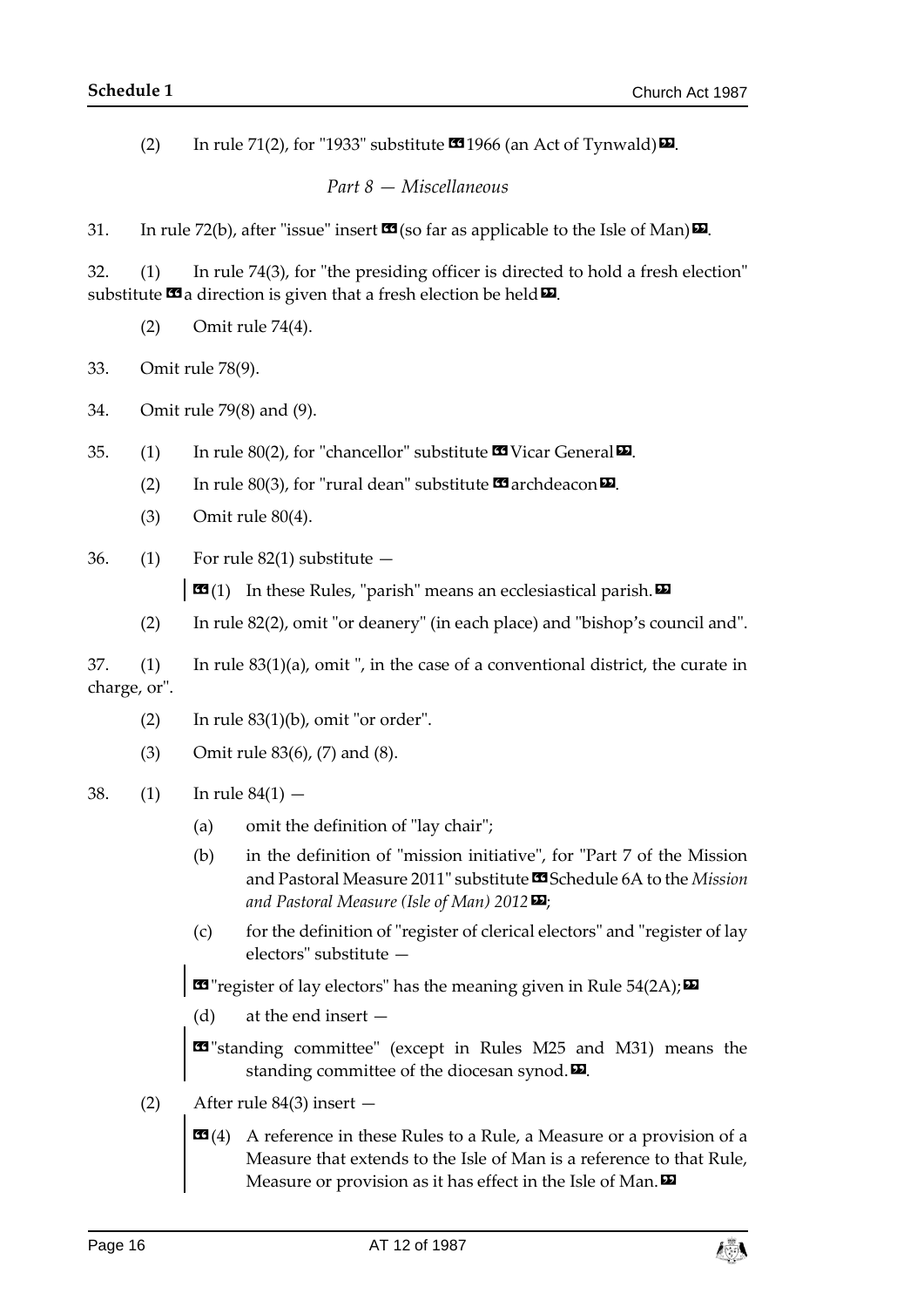*Part 9 — Parish governance: model rules*

- 39. (1) In rule M5(1)
	- (a) for sub-paragraph (c) substitute  $$ 
		- **the accounts of the PCC, including the accounts of all trusts** administered by it, for the year ending on 31 December preceding the meeting;
		- (ca) a statement of the funds and property, if any, remaining in the hands of the PCC at that date;
		- (cb) the accounts and statements referred to in section 6(1) of the *Church Property Measure (Isle of Man) 2021*; **<sup>11</sup>**»;
	- (b) in sub-paragraph (e), for "deanery" substitute  $\blacksquare$  diocesan $\blacksquare$ .

(2) In rule  $M5(4)$ , for "Business Committee" substitute  $\blacksquare$ Standing committee<sub>D</sub>

- (3) For rule  $M5(5)$  substitute  $-$ 
	- $\mathbf{G}(5)$  The accounts and statements to be provided under paragraph  $(1)(c)$ and  $(ca)$   $-$ 
		- (a) if a form of accounts and statements is specified by the diocesan board of finance, must be prepared in that form;
		- (b) must be independently examined in accordance with section 8(2) of the Parochial Church Councils (Powers) Measure 1956; and
		- (c) must be published in accordance with section  $8(3)(b)$  of that Measure.<sup>DD</sup>
- (4) In rule M5(6), omit "or audited".
- (5) For rule M5(8) substitute
	- **EE** (8) The PCC must not later than 14 days after the annual meeting send a copy of the examined accounts and statement to the diocesan board of finance in accordance with section 8(3) of the Parochial Church Councils (Powers) Measure 1956.»
- 40. (1) In rule  $M6(1)$ 
	- (a) in sub-paragraph (a), for "deanery" substitute  $\mathbf{\mathfrak{a}}$  diocesan $\mathbf{\Sigma}$ ;
	- (b) at the end insert
		- **elect parochial representatives of the laity to the mission**  $count: 2.5$
	- (2) In rule M6(2), omit "or auditor".
	- (3) For rule  $M6(4)$  substitute  $-$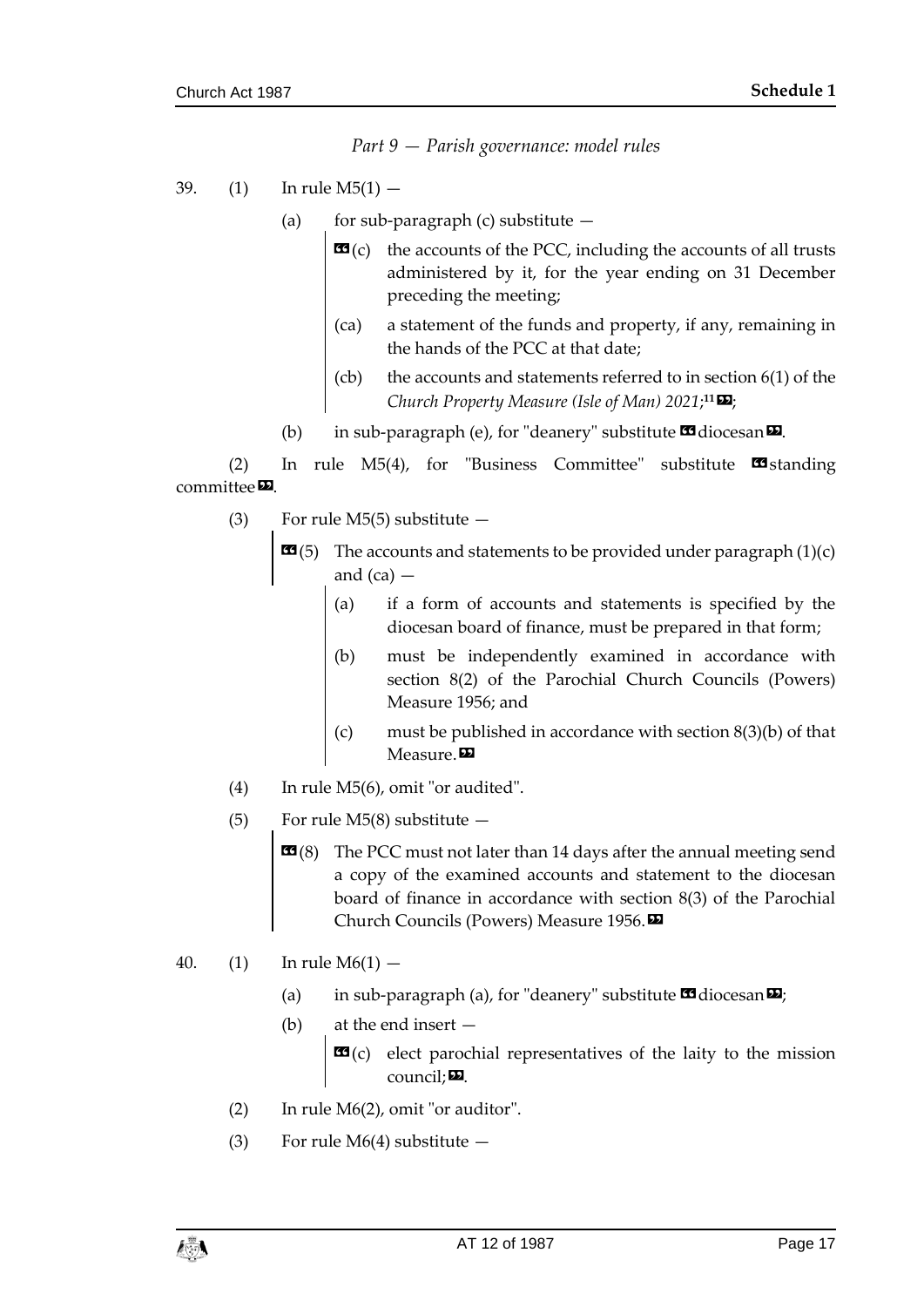- **A person may be appointed as the independent examiner of the** PCC only if that person is qualified under section 8(2) of the Parochial Church Councils (Powers) Measure 1956.
- (4) Omit rule M6(5).
- (5) In rule M6(7), omit the words from "; and that" onwards.

41. (1) In rule M8(1), for "deanery synod or PCC under Rule M6(1)(a) or (b)" substitute  $\blacksquare$  diocesan synod, PCC or mission council under Rule M6(1)(a), (b) or (c)  $\blacksquare$ .

- (2) In rule M8(2), for "deanery" substitute  $\blacksquare$  diocesan $\blacksquare$ .
- (3) In rule M8(3), for "M6(1)(a) or (b)" substitute  $\mathbb{C} \mathbb{D}(A)$  (b) or (c)  $\mathbb{D}$ .
- (4) Omit rule M8(5), (6) and (7).
- 42. (1) In rule M9(1), omit the words from ", subject" onwards.
	- (2) In rule M9(10), omit the words from ", unless" onwards.
- 43. Omit rules M10 and M11.
- 44. (1) In rule M12(1), omit the words from ", or which" to "M11,".
	- (2) For rule M12(9) substitute  $-$ 
		- **The secretary of the PCC must notify the secretary of the diocesan** synod of —
			- (a) the name, address and email address (if any) of every person elected to the diocesan synod as a parochial representative of the laity; and
			- (b) the number of names on the roll of the parish as at the date of the annual meeting.
		- (10) The secretary of the PCC must notify the secretary of the mission council of the name, address and email address (if any) of every person elected to the mission council as a parochial representative of the laity.
- 45. In rule M14(1), omit "whose archdeaconry includes the parish".
- 46. (1) In rule  $M15(1)$ 
	- (a) omit sub-paragraphs (f) and (g);
	- (b) in sub-paragraph (i), omit "a deanery synod,".

(2) In rule M15(4), for "paragraph (1)(e), (f) or (g)" substitute  $\blacksquare$  paragraph  $(1)(e)$ **D**.

- (3) In rule M15(5) and (6), for "deanery" substitute  $\mathbf{G}$  diocesan $\mathbf{E}$ .
- (4) In rule M15(7), omit "a lay member of a diocesan synod or"
- (5) For rule M15(8) and (9) substitute  $-$

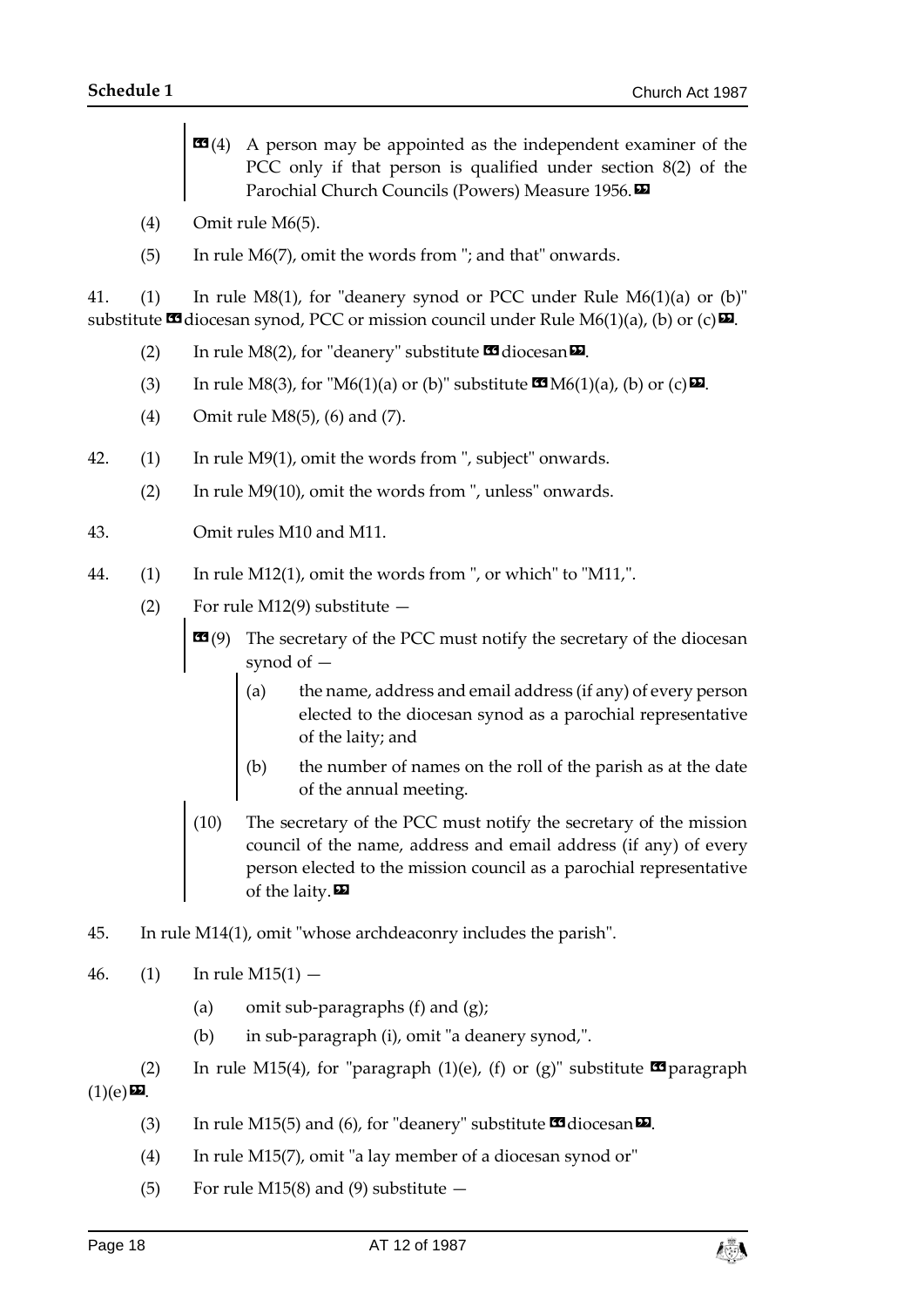- **Subject to paragraph (9), the number of representatives of the laity** for the purposes of paragraph  $(1)(j)$  is such number as is determined from time to time by resolution of an annual meeting; but a resolution under this paragraph does not take effect until the next annual meeting.
- (9) Where the parish is a new parish created by a pastoral scheme, the number of representatives of the laity for the purposes of paragraph (1)(j), until varied by a resolution under paragraph (8), is such number as is determined by resolution of the special meeting convened under Rule M3. $\boldsymbol{\mathsf{D}}$
- 47. Omit rule M16(10).
- 48. (1) Omit rule M17(1).
	- $(2)$  In rule M17(3)
		- (a) for "deanery" (in each place) substitute  $\blacksquare$  diocesan $\blacksquare$ ;
		- (b) in sub-paragraph (b), for "30 June" substitute  $\mathbf{31}$  August  $\mathbf{E}$ .

49. In rule M19(3), for "section 34(8) of the Mission and Pastoral Measure 2011" substitute **<sup>11</sup>** section 10(8) of the *Mission and Pastoral Measure* (*Isle of Man*) 2012<sup>**D**</sup>.

- 50. In rule M20(2)(d), omit "the secretary of the deanery synod and".
- 51. (1) In rule M22, in the heading and paragraph (1), omit "or auditor".
	- (2) For rule M22(3) substitute
		- **EG**(3) Rule M6(4) (eligibility for appointment as independent examiner) applies to an appointment under paragraph (1) as it applies to an appointment under paragraph Rule M6(2). $\blacksquare$
- 52. For rule M23(1) substitute —

**EG**(1) The PCC must hold not less than four meetings in each year.  $\mathbf{E}$ 

53. (1) In rule M28(5)(a), omit "or auditor".

(2) In rule M28(7), for "Parochial Registers and Records Measure 1978" substitute **<sup>11</sup>** Church Records Measure (Isle of Man) 2000<sup>D</sup>.

- 54. (1) In rule M30(1), omit "or auditor".
	- (2) Omit rule M30(2).
- 55. (1) Omit rule M34(2) and (3).
	- (2) In rule M34(5)(b), omit "bishop's council and".
	- (3) Omit rule M34(6).

56. Omit rules M35 and M36.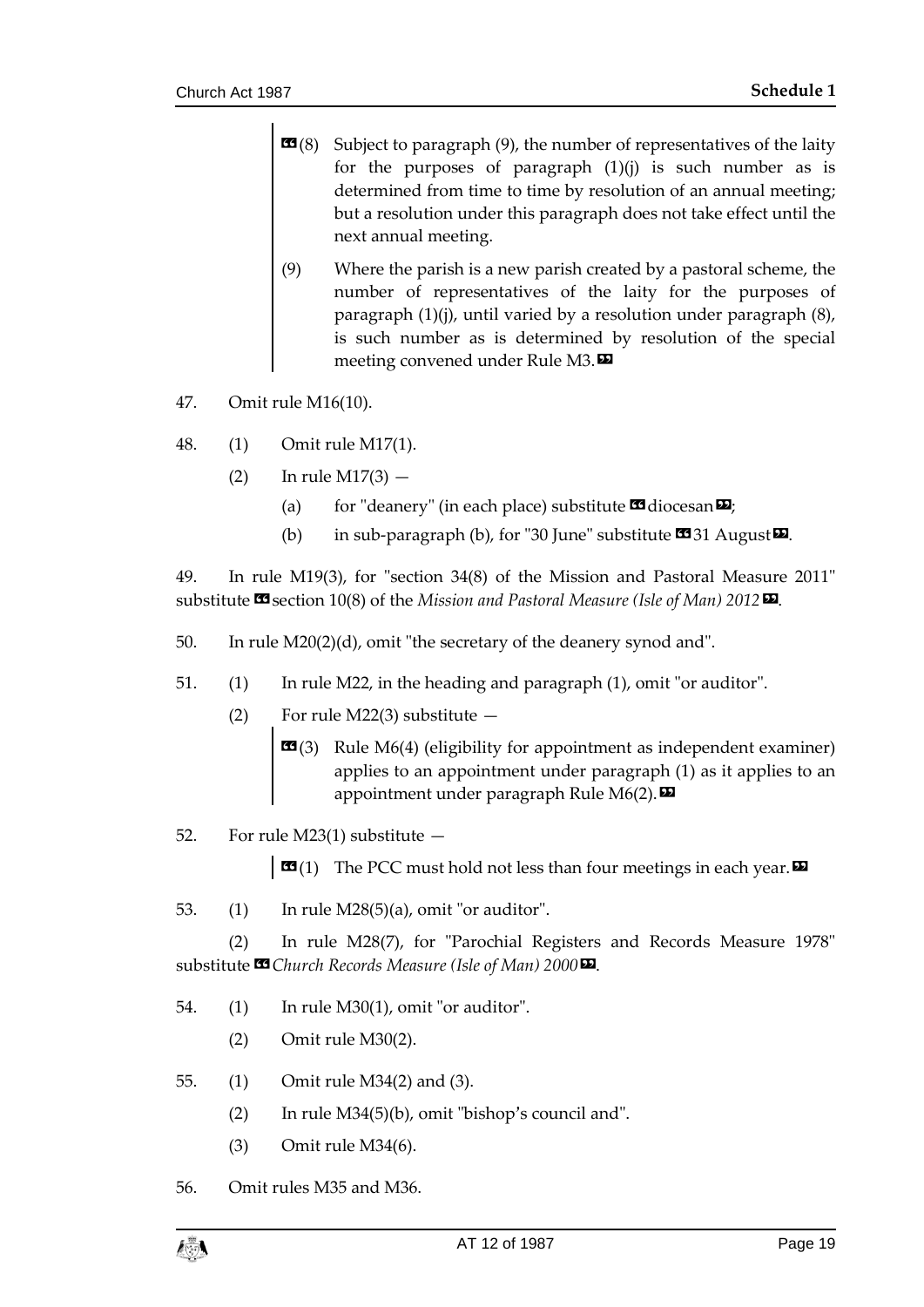57. In rule M38(10), omit "for the diocese in which that PCC's parish is situated".

- 58. (1) In rule  $M40(1)$ 
	- (a) omit "or order" (in each place);
	- (b) for "section 32(2) of the Mission and Pastoral Measure 2011" substitute **<sup>33</sup>** section 8(3) of the *Mission and Pastoral Measure* (Isle of *Man) 2012*».

(2) In rule M40(2), for "section 31(1)(b) of the Mission and Pastoral Measure 2011" substitute **<sup>13</sup>** section 7(1)(b) of the *Mission and Pastoral Measure (Isle of Man)* 2012<sup>D</sup>.

(3) In rule M40(6), omit "for the diocese in which that PCC's parish is situated".

59. (1) In rule M42(2), (3) and (4), omit "bishop's council and".

(2) In rule M42(8)(b), for "bishop's council and standing committee" substitute **Ed** diocesan synod **D**.

$$
Part\ 10 - Forms
$$

60. (1) In form 1, in note 7, for "diocesan electoral registration officer" substitute **ES** secretary of the diocesan synod  $\boldsymbol{\Xi}$ , and omit "deanery synod,".

- (2) Omit forms 4, 5, 6 and 7.
- $(3)$  In form M1  $-$ 
	- (a) for "Deanery" substitute  $\mathbf{\Omega}$  Diocesan $\mathbf{\Omega}$ ;
	- (b) after "To the Parochial Church Council … representatives" insert  $\blacksquare$  To the ... Mission Council ... representatives  $\blacksquare$
	- (c) omit "or Auditor";
	- (d) for "deanery" substitute  $\mathbf{\Omega}$  diocesan $\mathbf{\Omega}$ ;
	- (e) in note  $3 -$ 
		- (i) omit ", a district church council" (in each place);
		- (ii) for "deanery" (in each place) substitute  $\mathbf{\mathfrak{B}}$  diocesan $\mathbf{\mathfrak{D}}$ ;
		- (iii) in paragraph (3), for "1933" substitute  $\blacksquare$ 1966 (an Act of  $Tvmwald)$  $\mathbf{\mathbf{\Sigma}}$ ;
		- (iv) omit paragraph (5).
	- (f) omit note 4 (and the related footnote).
- (4) Omit form M2.

*Part 11 — Index*

 $61.$  In the index  $-$ 

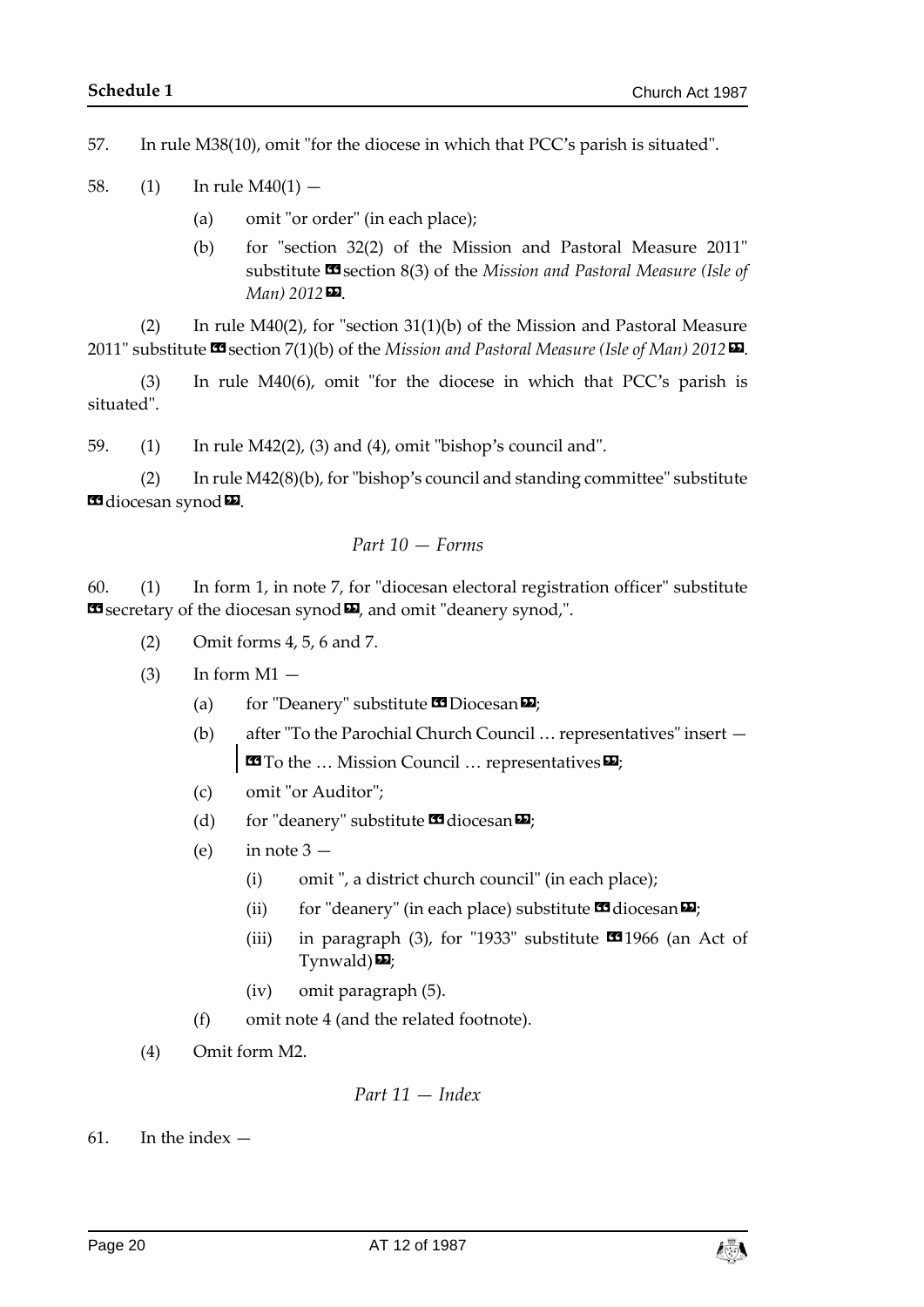- (a) omit the entries relating to "community roll", "district church council", "guild church", "lay chair", "register of clerical electors" and "rural dean";
- (b) in the entry relating to "diocesan elector", for "Rule 54(2) and (3)" substitute  $\mathbf{C}$  Rule 54(2) $\mathbf{E}$ ;
- (c) in the entry relating to "diocesan electoral registration officer", for "Rule  $27(1)$ " substitute  $\mathbf{C}$ Rule  $44(7\mathbf{A})\mathbf{E}$ ;
- (d) in the entry relating to "offence mentioned in Schedule 1" etc., for "1933" substitute  $\mathbf{C}$ 1966 $\mathbf{D}$ ;
- (e) in the entry relating to "register of lay electors", for "Rule 27(3)" substitute  $\mathbf{G}$  Rule 54(2A) $\mathbf{E}$ ;
- (f) after the entry relating to "roll, name being on" insert  $-$

| <b>E</b> standing committee | Rule $84(1)$ |
|-----------------------------|--------------|
|-----------------------------|--------------|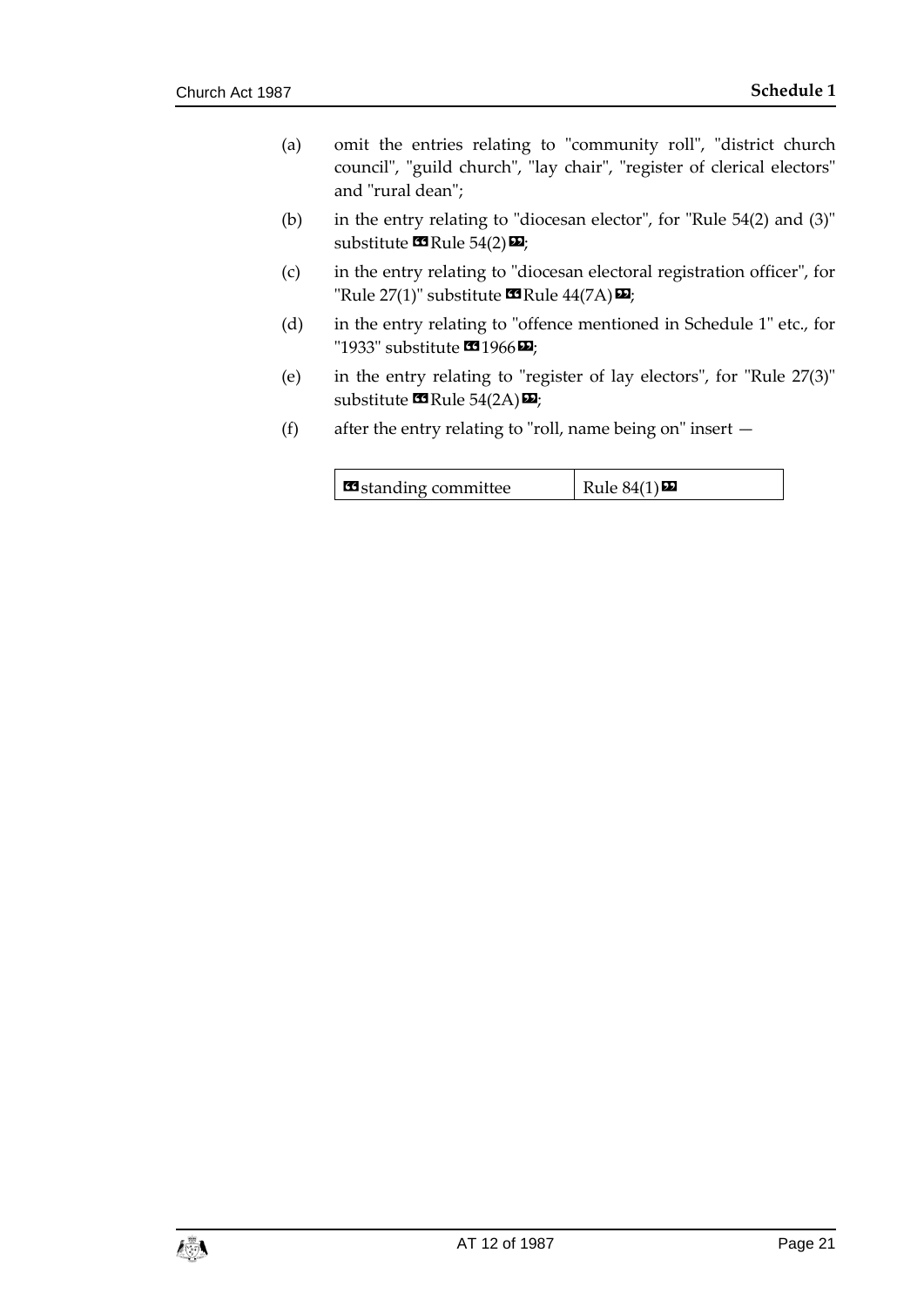## <span id="page-21-0"></span>**SCHEDULE 2**12